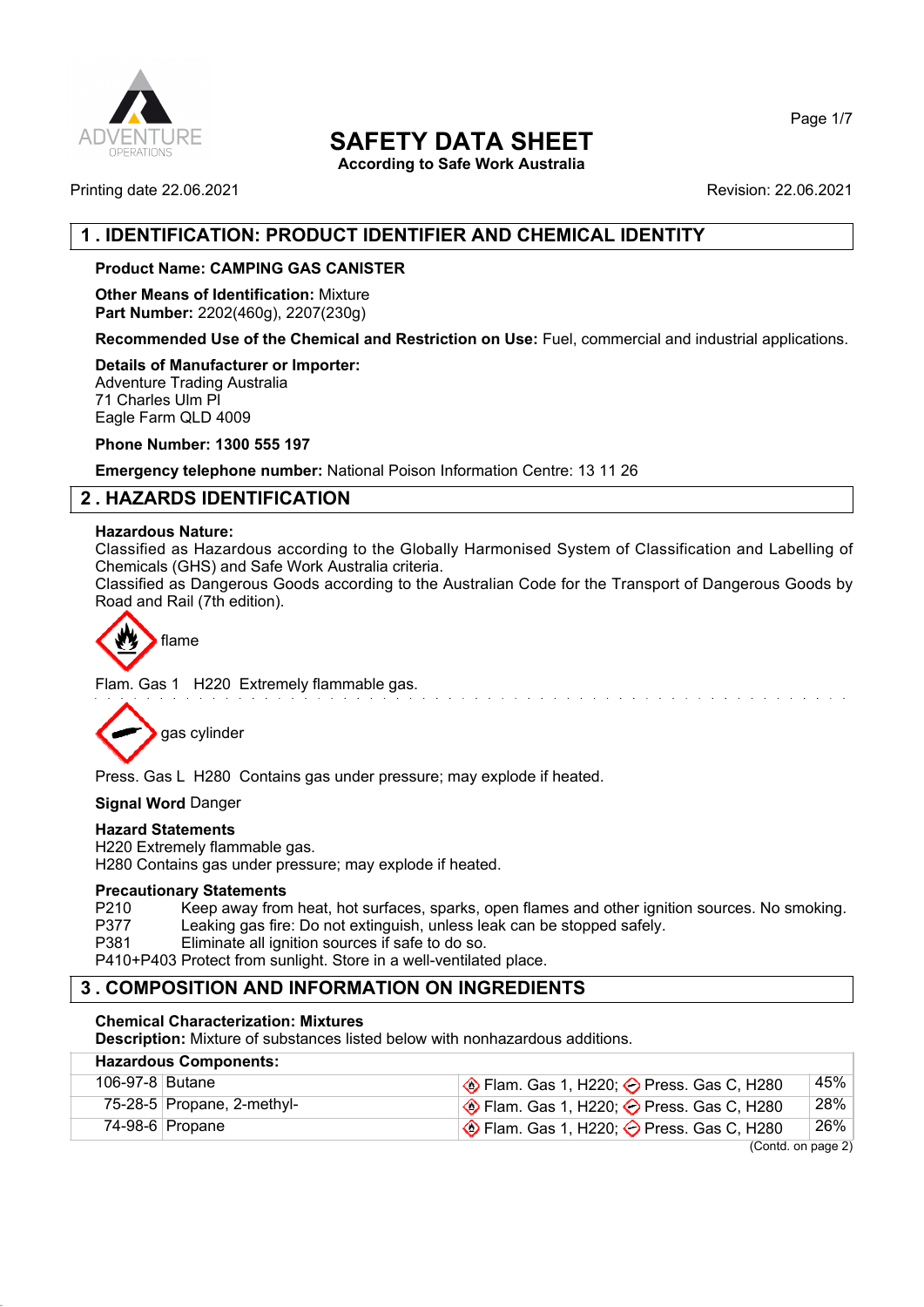Page 2/7

# **SAFETY DATA SHEET**

**According to Safe Work Australia**

Printing date 22.06.2021 Revision: 22.06.2021

#### **Product Name: CAMPING GAS CANISTER**

(Contd. of page 1)

## **4 . FIRST AID MEASURES**

#### **Inhalation:**

In high concentrations may cause asphyxiation. Symptoms may include loss of mobility and consciousness. Victim may not be aware of asphyxiation. If inhaled, remove to fresh air. If not breathing, give artificial respiration. If breathing is difficult, give oxygen. Seek medical attention if breathing problems develop.

#### **Skin Contact:**

Contact with evaporating liquid may cause frostbite or freezing of skin. Thaw frosted parts with lukewarm water. Do not rub affected area. Do not use hot water. Cryogenic (low temperature) burns which result in blistering or deeper tissue freezing should be promptly treated by a physician.

#### **Eye Contact:**

In case of eye contact, rinse cautiously with water or saline solution for several minutes until no chemical remains. Remove contact lenses, if present and easy to do. Continue rinsing. Seek medical attention.

#### **Ingestion:**

Ingestion is not considered a potential route of exposure. Do not give anything by mouth to an unconscious person. Seek immediate medical attention.

#### **Symptoms Caused by Exposure:**

Inhalation: May affect central nervous system and cause headache, dullness, difficulty in breathing, drowsiness, and losing consciousness. In high concentrations may cause asphyxiation. Symptoms may include loss of mobility and consciousness. Victim may not be aware of asphyxiation.

Skin Contact: Contact with evaporating liquid may cause frostbite or freezing of skin, blistering and paralysis. Eye Contact: May cause frostbite or problem with vision.

Ingestion: Gas ingestion is not likely to occur. However, may cause frostbite on the lips, mouth, and membrane if liquid is swallowed.

### **5 . FIRE FIGHTING MEASURES**

**Suitable Extinguishing Media:** Carbon dioxide, powder, water spray and water fog.

#### **Specific Hazards Arising from the Chemical:**

Flammable gas. Vapours are heavier than air and may travel along the ground and collect in low or confined areas and be exposed to a source of ignition (pilot light, heater, electric motor) some distance away and backfire. Containers may burst or explode if exposed to heat or spark. Low electrical conduction may cause static electricity, and be ignited by a spark.

Shut off gas source and allow the fire to burn itself out. Gas fires should not be extinguished unless the gas flow can be stopped immediately.If gas source cannot be shut off immediately, fight fire from maximum distance or use unmanned hose holders or monitor nozzles. Cool container with flooding quantities of water until well after fire is out to prevent container from exploding.

#### **Special Protective Equipment and Precautions for Fire Fighters:** When fighting a major fire wear self-contained breathing apparatus and protective equipment.

## **6 . ACCIDENTAL RELEASE MEASURES**

#### **Personal Precautions, Protective Equipment and Emergency Procedures:**

Wear approved self-contained breathing apparatus and full protective clothing. Evacuate all non-essential personnel from affected area. Do not breathe vapours. Ensure adequate ventilation, ventilate the closed place before entering. Extinguish all sources of ignition. Avoid sparks and open flames. No smoking.

#### **Environmental Precautions:**

In the event of a major spill, prevent spillage from entering drains or water courses.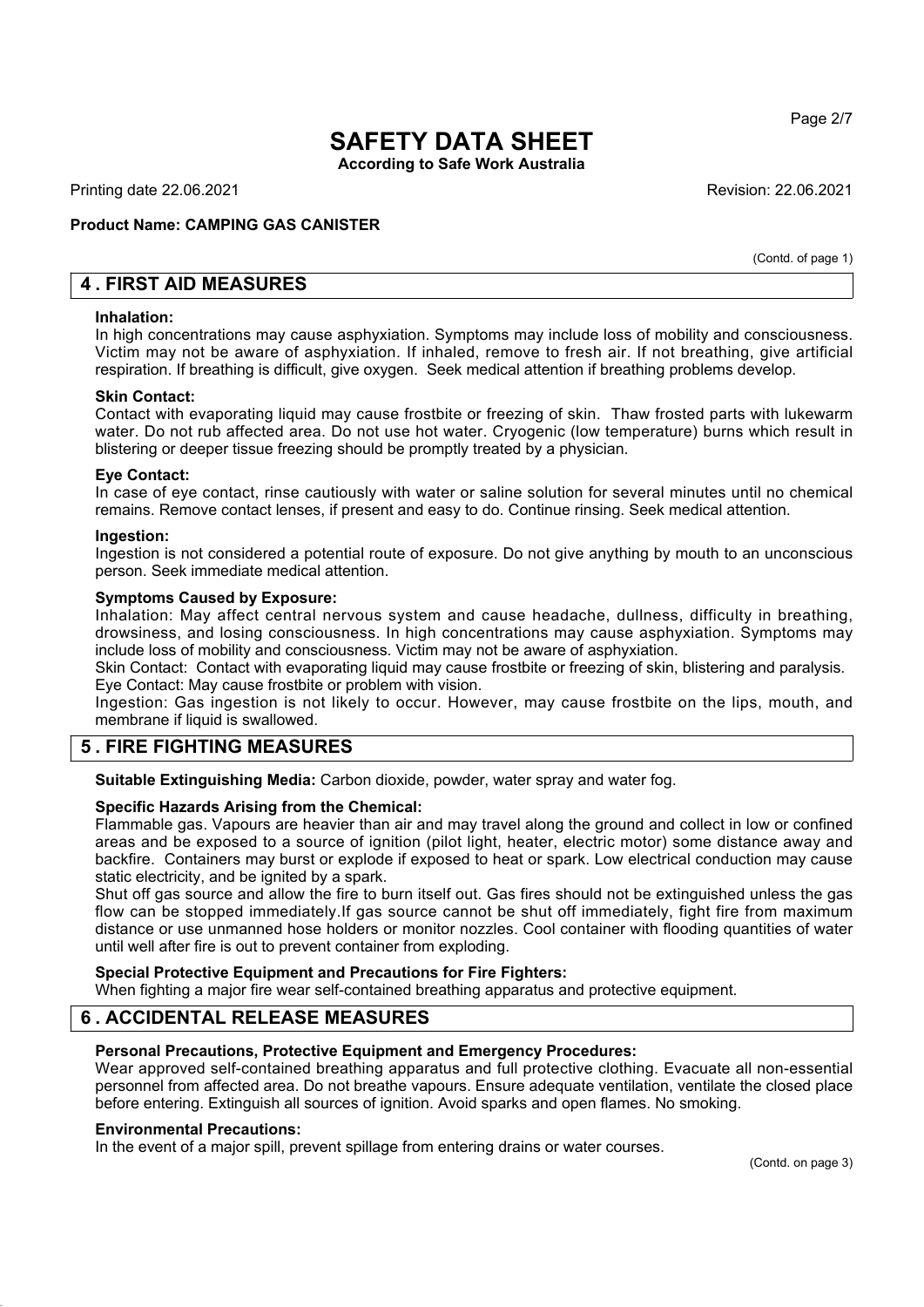Page 3/7

## **SAFETY DATA SHEET**

**According to Safe Work Australia**

Printing date 22.06.2021 Revision: 22.06.2021

#### **Product Name: CAMPING GAS CANISTER**

(Contd. of page 2)

#### **Methods and Materials for Containment and Cleaning Up:**

Eliminate all sources of ignition and stop leak if safe to do so. Secure the cylinder and slowly discharge the gas to the atmosphere in a well-ventilated area or outdoors. Vapour can be dispersed with sustained water spray. Use only non-sparking tools.

### **7 . HANDLING AND STORAGE**

#### **Precautions for Safe Handling:**

Use of safe work practices are recommended to avoid eye or skin contact and inhalation of vapours or gas. Use in a well-ventilated area since use in the airtight place may cause explosion and suffocation. Take precautionary measures against static discharge.

Food, beverages and tobacco products should not be stored or consumed where this material is in use. Always wash hands before smoking, eating, drinking or using the toilet. Wash contaminated clothing and other protective equipment before storage or re-use. Provide eyewash fountains and safety showers in close proximity to points of potential exposure.

#### **Conditions for Safe Storage:**

Store in a cool, dry and well ventilated area. Protect from direct sunlight, heat, sparks, open flames and hot surfaces. Do not expose to temperatures exceeding 40 °C. Close container valve after each

use and when empty, even if still connected to equipment. Ground / bond container and receiving equipment. Take precautionary measures against static discharge. Keep away from strong oxidisers, nitric acid, chlorine dioxide, carbonyl nickel and acid. Leave valve

protection caps in place until the container has been secured against either a wall or bench or placed in a container stand and is ready for use. Damaged valves should be reported immediately to the supplier

## **8 . EXPOSURE CONTROLS AND PERSONAL PROTECTION**

#### **Exposure Standards:**

#### **106-97-8 Butane**

NES TWA: 1900 mg/m<sup>3</sup>, 800 ppm

**68476-85-7 Petroleum gases, liquefied**

NES TWA: 1800 mg/m³, 1000 ppm

#### **Engineering Controls:**

Local exhaust and general ventilation are necessary in work area to prevent accumulation of explosive mixtures. Provide special ventilation in sumps and confined spaces. Use explosion-proof ventilating equipment. Gas detectors should be used when quantities of flammable gases or vapours may be released

#### **Respiratory Protection:**

Use approved full face supplied air respirator if high airborne concentrations of the material are present. See Australian Standards AS/NZS 1715 and 1716 for more information.

#### **Skin Protection:**

Leather, wool or aramid blend gloves. See Australian/New Zealand Standard AS/NZS 2161 for more information.

Occupational protective clothing (depending on conditions in which it has to be used, in particular as regards the period for which it is worn, which shall be determined on the basis of the seriousness of the risk, the frequency of exposure to the risk, the characteristics of the workstation of each worker and the performance of the protective clothing). See Australian/New Zealand Standard AS/NZS 4501 for more information.

#### **Eye and Face Protection:**

Eye and face protectors for protection against gas. See Australian/New Zealand Standard AS/NZS 1337.

(Contd. on page 4)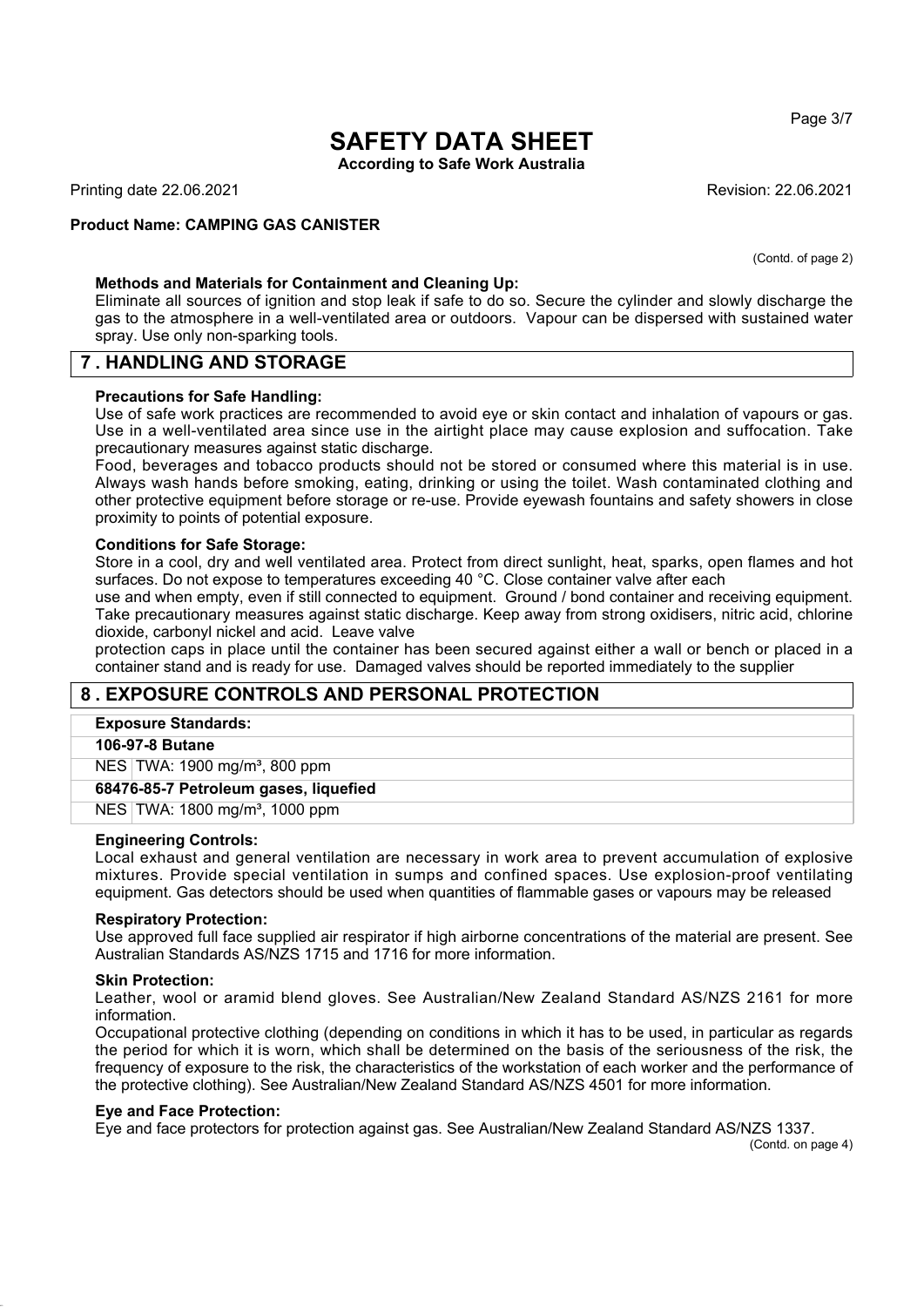Page 4/7

(Contd. of page 3)

## **SAFETY DATA SHEET According to Safe Work Australia**

Printing date 22.06.2021 **Revision: 22.06.2021** Revision: 22.06.2021

### **Product Name: CAMPING GAS CANISTER**

## **9 . PHYSICAL AND CHEMICAL PROPERTIES**

| Form:<br>Colour:<br>Colourless<br>Odour:<br>Occasionally smells like rotten garlic, otherwise odourless.<br>No information available<br><b>Odour Threshold:</b><br>Not applicable<br>pH-Value:<br><b>Melting point/Melting range:</b><br>-138.3 $^{\circ}$ C (N-Butane)<br>-160 °C (Iso-Butane)<br>-187.7 $°C$ (Propane)<br>$-0.5$ °C (N-Butane)<br><b>Initial Boiling Point/Boiling Range:</b><br>-11.5 °C (Iso-Butane)<br>-42.1 $°C$ (Propane)<br>-73.3 $^{\circ}$ C (N-Butane)<br><b>Flash Point:</b><br>-88.0 °C (Iso-Butane)<br>-104.4 $^{\circ}$ C (Propane)<br><b>Extremely flammable</b><br><b>Flammability:</b><br><b>Auto-ignition Temperature:</b><br>287 °C (N-Butane)<br>460 °C (Iso-Butane)<br>466.1 °C (Propane)<br>No information available<br><b>Decomposition Temperature:</b><br><b>Explosion Limits:</b><br>Lower:<br>1.9 Vol % (N-Butane)<br>1.8 Vol % (Iso-Butane)<br>2.2 Vol % (Propane)<br>8.4 Vol % (N-Butane)<br>Upper:<br>8.4 Vol % (Iso-Butane)<br>9.5 Vol % (Propane)<br>0.214MPa @21.1 °C (N-Butane)<br><b>Vapour Pressure:</b><br>0.304MPa @20 °C (Iso-Butane)<br>0.75MPa @20 °C (Propane)<br><b>Density:</b><br>Not determined.<br><b>Relative Density:</b><br>0.549 (water = 1) @20 °C (N-Butane)<br>0.549 (water = 1) @20 °C (Iso-Butane)<br>0.501 (water = 1) @20 °C (Propane)<br>2.1 (air = 1) @20 °C (N-Butane)<br><b>Vapour Density:</b><br>2.595 (air = 1) @20 °C (Iso-Butane)<br>1.55 (air = 1) @20 °C (Propane)<br>100 %<br><b>Evaporation Rate:</b><br>3.25ml/100ml@20 °C (N-Butane)<br><b>Solubility in Water:</b><br>0.007g/100ml@20 °C (Propane) | <b>Appearance:</b> |                           |
|-----------------------------------------------------------------------------------------------------------------------------------------------------------------------------------------------------------------------------------------------------------------------------------------------------------------------------------------------------------------------------------------------------------------------------------------------------------------------------------------------------------------------------------------------------------------------------------------------------------------------------------------------------------------------------------------------------------------------------------------------------------------------------------------------------------------------------------------------------------------------------------------------------------------------------------------------------------------------------------------------------------------------------------------------------------------------------------------------------------------------------------------------------------------------------------------------------------------------------------------------------------------------------------------------------------------------------------------------------------------------------------------------------------------------------------------------------------------------------------------------------------------------------------------------------------------------------------------------|--------------------|---------------------------|
|                                                                                                                                                                                                                                                                                                                                                                                                                                                                                                                                                                                                                                                                                                                                                                                                                                                                                                                                                                                                                                                                                                                                                                                                                                                                                                                                                                                                                                                                                                                                                                                               |                    | Liquid and vapour         |
|                                                                                                                                                                                                                                                                                                                                                                                                                                                                                                                                                                                                                                                                                                                                                                                                                                                                                                                                                                                                                                                                                                                                                                                                                                                                                                                                                                                                                                                                                                                                                                                               |                    |                           |
|                                                                                                                                                                                                                                                                                                                                                                                                                                                                                                                                                                                                                                                                                                                                                                                                                                                                                                                                                                                                                                                                                                                                                                                                                                                                                                                                                                                                                                                                                                                                                                                               |                    |                           |
|                                                                                                                                                                                                                                                                                                                                                                                                                                                                                                                                                                                                                                                                                                                                                                                                                                                                                                                                                                                                                                                                                                                                                                                                                                                                                                                                                                                                                                                                                                                                                                                               |                    |                           |
|                                                                                                                                                                                                                                                                                                                                                                                                                                                                                                                                                                                                                                                                                                                                                                                                                                                                                                                                                                                                                                                                                                                                                                                                                                                                                                                                                                                                                                                                                                                                                                                               |                    |                           |
|                                                                                                                                                                                                                                                                                                                                                                                                                                                                                                                                                                                                                                                                                                                                                                                                                                                                                                                                                                                                                                                                                                                                                                                                                                                                                                                                                                                                                                                                                                                                                                                               |                    |                           |
|                                                                                                                                                                                                                                                                                                                                                                                                                                                                                                                                                                                                                                                                                                                                                                                                                                                                                                                                                                                                                                                                                                                                                                                                                                                                                                                                                                                                                                                                                                                                                                                               |                    |                           |
|                                                                                                                                                                                                                                                                                                                                                                                                                                                                                                                                                                                                                                                                                                                                                                                                                                                                                                                                                                                                                                                                                                                                                                                                                                                                                                                                                                                                                                                                                                                                                                                               |                    |                           |
|                                                                                                                                                                                                                                                                                                                                                                                                                                                                                                                                                                                                                                                                                                                                                                                                                                                                                                                                                                                                                                                                                                                                                                                                                                                                                                                                                                                                                                                                                                                                                                                               |                    |                           |
|                                                                                                                                                                                                                                                                                                                                                                                                                                                                                                                                                                                                                                                                                                                                                                                                                                                                                                                                                                                                                                                                                                                                                                                                                                                                                                                                                                                                                                                                                                                                                                                               |                    |                           |
|                                                                                                                                                                                                                                                                                                                                                                                                                                                                                                                                                                                                                                                                                                                                                                                                                                                                                                                                                                                                                                                                                                                                                                                                                                                                                                                                                                                                                                                                                                                                                                                               |                    |                           |
|                                                                                                                                                                                                                                                                                                                                                                                                                                                                                                                                                                                                                                                                                                                                                                                                                                                                                                                                                                                                                                                                                                                                                                                                                                                                                                                                                                                                                                                                                                                                                                                               |                    |                           |
|                                                                                                                                                                                                                                                                                                                                                                                                                                                                                                                                                                                                                                                                                                                                                                                                                                                                                                                                                                                                                                                                                                                                                                                                                                                                                                                                                                                                                                                                                                                                                                                               |                    |                           |
|                                                                                                                                                                                                                                                                                                                                                                                                                                                                                                                                                                                                                                                                                                                                                                                                                                                                                                                                                                                                                                                                                                                                                                                                                                                                                                                                                                                                                                                                                                                                                                                               |                    |                           |
|                                                                                                                                                                                                                                                                                                                                                                                                                                                                                                                                                                                                                                                                                                                                                                                                                                                                                                                                                                                                                                                                                                                                                                                                                                                                                                                                                                                                                                                                                                                                                                                               |                    |                           |
|                                                                                                                                                                                                                                                                                                                                                                                                                                                                                                                                                                                                                                                                                                                                                                                                                                                                                                                                                                                                                                                                                                                                                                                                                                                                                                                                                                                                                                                                                                                                                                                               |                    |                           |
|                                                                                                                                                                                                                                                                                                                                                                                                                                                                                                                                                                                                                                                                                                                                                                                                                                                                                                                                                                                                                                                                                                                                                                                                                                                                                                                                                                                                                                                                                                                                                                                               |                    |                           |
|                                                                                                                                                                                                                                                                                                                                                                                                                                                                                                                                                                                                                                                                                                                                                                                                                                                                                                                                                                                                                                                                                                                                                                                                                                                                                                                                                                                                                                                                                                                                                                                               |                    |                           |
|                                                                                                                                                                                                                                                                                                                                                                                                                                                                                                                                                                                                                                                                                                                                                                                                                                                                                                                                                                                                                                                                                                                                                                                                                                                                                                                                                                                                                                                                                                                                                                                               |                    |                           |
|                                                                                                                                                                                                                                                                                                                                                                                                                                                                                                                                                                                                                                                                                                                                                                                                                                                                                                                                                                                                                                                                                                                                                                                                                                                                                                                                                                                                                                                                                                                                                                                               |                    |                           |
|                                                                                                                                                                                                                                                                                                                                                                                                                                                                                                                                                                                                                                                                                                                                                                                                                                                                                                                                                                                                                                                                                                                                                                                                                                                                                                                                                                                                                                                                                                                                                                                               |                    |                           |
|                                                                                                                                                                                                                                                                                                                                                                                                                                                                                                                                                                                                                                                                                                                                                                                                                                                                                                                                                                                                                                                                                                                                                                                                                                                                                                                                                                                                                                                                                                                                                                                               |                    |                           |
|                                                                                                                                                                                                                                                                                                                                                                                                                                                                                                                                                                                                                                                                                                                                                                                                                                                                                                                                                                                                                                                                                                                                                                                                                                                                                                                                                                                                                                                                                                                                                                                               |                    |                           |
|                                                                                                                                                                                                                                                                                                                                                                                                                                                                                                                                                                                                                                                                                                                                                                                                                                                                                                                                                                                                                                                                                                                                                                                                                                                                                                                                                                                                                                                                                                                                                                                               |                    |                           |
|                                                                                                                                                                                                                                                                                                                                                                                                                                                                                                                                                                                                                                                                                                                                                                                                                                                                                                                                                                                                                                                                                                                                                                                                                                                                                                                                                                                                                                                                                                                                                                                               |                    |                           |
|                                                                                                                                                                                                                                                                                                                                                                                                                                                                                                                                                                                                                                                                                                                                                                                                                                                                                                                                                                                                                                                                                                                                                                                                                                                                                                                                                                                                                                                                                                                                                                                               |                    |                           |
|                                                                                                                                                                                                                                                                                                                                                                                                                                                                                                                                                                                                                                                                                                                                                                                                                                                                                                                                                                                                                                                                                                                                                                                                                                                                                                                                                                                                                                                                                                                                                                                               |                    |                           |
|                                                                                                                                                                                                                                                                                                                                                                                                                                                                                                                                                                                                                                                                                                                                                                                                                                                                                                                                                                                                                                                                                                                                                                                                                                                                                                                                                                                                                                                                                                                                                                                               |                    |                           |
|                                                                                                                                                                                                                                                                                                                                                                                                                                                                                                                                                                                                                                                                                                                                                                                                                                                                                                                                                                                                                                                                                                                                                                                                                                                                                                                                                                                                                                                                                                                                                                                               |                    |                           |
|                                                                                                                                                                                                                                                                                                                                                                                                                                                                                                                                                                                                                                                                                                                                                                                                                                                                                                                                                                                                                                                                                                                                                                                                                                                                                                                                                                                                                                                                                                                                                                                               |                    |                           |
|                                                                                                                                                                                                                                                                                                                                                                                                                                                                                                                                                                                                                                                                                                                                                                                                                                                                                                                                                                                                                                                                                                                                                                                                                                                                                                                                                                                                                                                                                                                                                                                               |                    |                           |
|                                                                                                                                                                                                                                                                                                                                                                                                                                                                                                                                                                                                                                                                                                                                                                                                                                                                                                                                                                                                                                                                                                                                                                                                                                                                                                                                                                                                                                                                                                                                                                                               |                    |                           |
|                                                                                                                                                                                                                                                                                                                                                                                                                                                                                                                                                                                                                                                                                                                                                                                                                                                                                                                                                                                                                                                                                                                                                                                                                                                                                                                                                                                                                                                                                                                                                                                               |                    |                           |
|                                                                                                                                                                                                                                                                                                                                                                                                                                                                                                                                                                                                                                                                                                                                                                                                                                                                                                                                                                                                                                                                                                                                                                                                                                                                                                                                                                                                                                                                                                                                                                                               |                    |                           |
|                                                                                                                                                                                                                                                                                                                                                                                                                                                                                                                                                                                                                                                                                                                                                                                                                                                                                                                                                                                                                                                                                                                                                                                                                                                                                                                                                                                                                                                                                                                                                                                               |                    |                           |
|                                                                                                                                                                                                                                                                                                                                                                                                                                                                                                                                                                                                                                                                                                                                                                                                                                                                                                                                                                                                                                                                                                                                                                                                                                                                                                                                                                                                                                                                                                                                                                                               |                    |                           |
|                                                                                                                                                                                                                                                                                                                                                                                                                                                                                                                                                                                                                                                                                                                                                                                                                                                                                                                                                                                                                                                                                                                                                                                                                                                                                                                                                                                                                                                                                                                                                                                               |                    |                           |
|                                                                                                                                                                                                                                                                                                                                                                                                                                                                                                                                                                                                                                                                                                                                                                                                                                                                                                                                                                                                                                                                                                                                                                                                                                                                                                                                                                                                                                                                                                                                                                                               |                    |                           |
|                                                                                                                                                                                                                                                                                                                                                                                                                                                                                                                                                                                                                                                                                                                                                                                                                                                                                                                                                                                                                                                                                                                                                                                                                                                                                                                                                                                                                                                                                                                                                                                               |                    |                           |
| Partition Coefficient (n-octanol/water): 2.89 as log POW (N-Butane)                                                                                                                                                                                                                                                                                                                                                                                                                                                                                                                                                                                                                                                                                                                                                                                                                                                                                                                                                                                                                                                                                                                                                                                                                                                                                                                                                                                                                                                                                                                           |                    |                           |
| 2.8 as log POW (Iso-Butane)                                                                                                                                                                                                                                                                                                                                                                                                                                                                                                                                                                                                                                                                                                                                                                                                                                                                                                                                                                                                                                                                                                                                                                                                                                                                                                                                                                                                                                                                                                                                                                   |                    |                           |
|                                                                                                                                                                                                                                                                                                                                                                                                                                                                                                                                                                                                                                                                                                                                                                                                                                                                                                                                                                                                                                                                                                                                                                                                                                                                                                                                                                                                                                                                                                                                                                                               |                    |                           |
|                                                                                                                                                                                                                                                                                                                                                                                                                                                                                                                                                                                                                                                                                                                                                                                                                                                                                                                                                                                                                                                                                                                                                                                                                                                                                                                                                                                                                                                                                                                                                                                               | <b>Viscosity:</b>  |                           |
| No information available                                                                                                                                                                                                                                                                                                                                                                                                                                                                                                                                                                                                                                                                                                                                                                                                                                                                                                                                                                                                                                                                                                                                                                                                                                                                                                                                                                                                                                                                                                                                                                      | VOC:               | No information available  |
|                                                                                                                                                                                                                                                                                                                                                                                                                                                                                                                                                                                                                                                                                                                                                                                                                                                                                                                                                                                                                                                                                                                                                                                                                                                                                                                                                                                                                                                                                                                                                                                               |                    | 2.36 as log POW (Propane) |
|                                                                                                                                                                                                                                                                                                                                                                                                                                                                                                                                                                                                                                                                                                                                                                                                                                                                                                                                                                                                                                                                                                                                                                                                                                                                                                                                                                                                                                                                                                                                                                                               |                    |                           |
|                                                                                                                                                                                                                                                                                                                                                                                                                                                                                                                                                                                                                                                                                                                                                                                                                                                                                                                                                                                                                                                                                                                                                                                                                                                                                                                                                                                                                                                                                                                                                                                               |                    |                           |
|                                                                                                                                                                                                                                                                                                                                                                                                                                                                                                                                                                                                                                                                                                                                                                                                                                                                                                                                                                                                                                                                                                                                                                                                                                                                                                                                                                                                                                                                                                                                                                                               |                    |                           |

## **10 . STABILITY AND REACTIVITY**

#### **Possibility of Hazardous Reactions:**

Can form a potentially explosive atmosphere in air. May react violently with oxidants.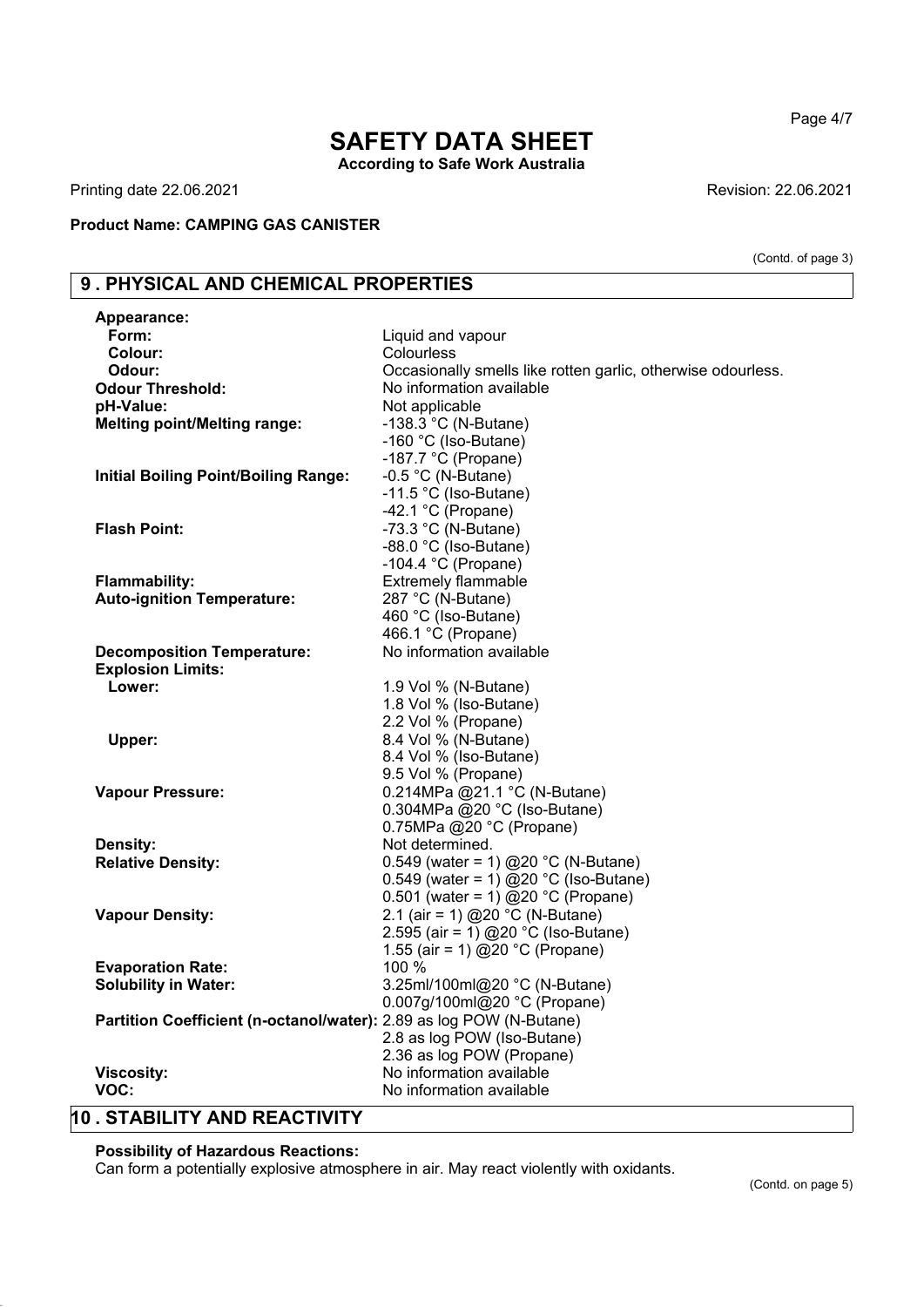# **SAFETY DATA SHEET**

**According to Safe Work Australia**

Printing date 22.06.2021 Revision: 22.06.2021

#### **Product Name: CAMPING GAS CANISTER**

(Contd. of page 4)

**Chemical Stability:** Stable at a normal temperature and pressure.

**Conditions to Avoid:** Heat, sparks, open flames, hot surfaces, direct sunlight and temperature above 40℃.

**Incompatible Materials:** Strong oxidisers, nitric acid, chlorine dioxide, carbonyl nickel and acid.

**Hazardous Decomposition Products:** Oxides of carbon.

### **11 . TOXICOLOGICAL INFORMATION**

#### **Toxicity:**

#### **LD**₅₀**/LC**₅₀ **Values Relevant for Classification:**

**106-97-8 Butane**

Inhalation  $LC_{50}/4$  h 658 mg/l (rat)

**74-98-6 Propane**

Inhalation  $LC_{50}/4$  h 658 mg/l (rat)

#### **Acute Health Effects**

#### **Inhalation:**

Simple asphyxiant. May affect central nervous system and cause headache, dullness, difficulty in breathing, drowsiness, and losing consciousness. In high concentrations may cause asphyxiation. Symptoms may include loss of mobility and consciousness. Victim may not be aware of asphyxiation. 19,000ppm concentration may cause immediate danger to life or health.

**Skin:** Contact with liquid may cause frostbite and blistering.

**Eye:** Contact with liquid may cause frostbite and loss of eyesight.

**Ingestion:**

Gas ingestion is not likely to occur. However, may cause frostbite on the lips, mouth, and membrane if liquid is swallowed.

**Skin Corrosion / Irritation:** Based on classification principles, the classification criteria are not met.

**Serious Eye Damage / Irritation:** Based on classification principles, the classification criteria are not met.

**Respiratory or Skin Sensitisation:** Based on classification principles, the classification criteria are not met.

**Germ Cell Mutagenicity:** Based on classification principles, the classification criteria are not met.

**Carcinogenicity:** This product does NOT contain any IARC listed chemicals.

**Reproductive Toxicity:** Based on classification principles, the classification criteria are not met.

**Specific Target Organ Toxicity (STOT) - Single Exposure:**

Based on classification principles, the classification criteria are not met.

**Specific Target Organ Toxicity (STOT) - Repeated Exposure:**

Based on classification principles, the classification criteria are not met.

**Aspiration Hazard:** Based on classification principles, the classification criteria are not met.

**Chronic Health Effects:** May cause the same symptoms as acute exposure.

**Existing Conditions Aggravated by Exposure:** No information available

### **12 . ECOLOGICAL INFORMATION**

**Ecotoxicity:** No information available

**Aquatic toxicity:** No information available

**Persistence and Degradability:** No information available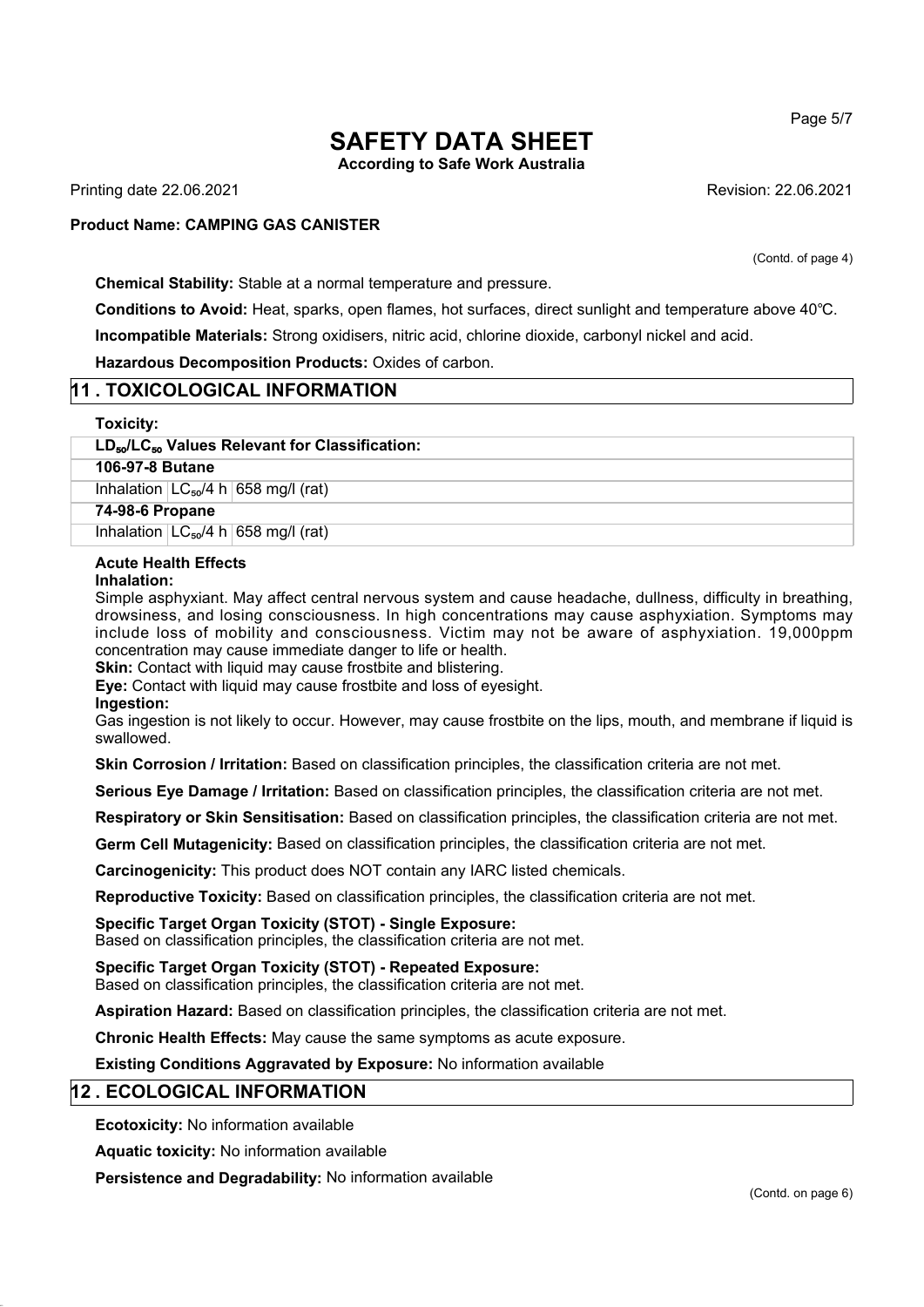# **SAFETY DATA SHEET**

**According to Safe Work Australia**

Printing date 22.06.2021 Revision: 22.06.2021

#### **Product Name: CAMPING GAS CANISTER**

**Bioaccumulative Potential:** No information available

**Mobility in Soil:** No information available

#### **13 . DISPOSAL CONSIDERATIONS**

**Disposal Methods and Containers:** Dispose according to applicable local and state government regulations.

#### **Special Precautions for Landfill or Incineration:**

Please consult your state Land Waste Management Authority for more information.

## **14 . TRANSPORT INFORMATION UN Number ADG, IMDG, IATA** UN2037 **Proper Shipping Name ADG, IMDG, IATA** RECEPTACLES, SMALL, CONTAINING GAS (GAS CARTRIDGES) without a release device, non-refillable **Dangerous Goods Class ADG Class:** 2.1 **Packing Group:** ADG, IMDG **Not applicable** Not applicable **IATA Passanger and Cargo Aircraft - Packaging Instructions** Y203 - Max.Net Qty/Pkg 1 kg Cargo Aircraft Only - Packaging Instructions 203 -Max.Net Qty/Pkg 15 kg **Hazchem Code:** 2T **Special Provisions:** 191, 277, 303 **Limited Quantities:** 1L **Packagings & IBCs - Packing Instruction:** P003 **Packagings & IBCs - Special Packing Provisions:** PP17

### **15 . REGULATORY INFORMATION**

| <b>Australian Inventory of Chemical Substances:</b> |                            |  |
|-----------------------------------------------------|----------------------------|--|
| 106-97-8 Butane                                     |                            |  |
|                                                     | 75-28-5 Propane, 2-methyl- |  |
|                                                     | 74-98-6 Propane            |  |

www.msds.com.au

**Standard for the Uniform Scheduling of Drugs and Poisons (SUSMP) - Poison Schedule:** Not Scheduled.

#### **16 . OTHER INFORMATION**

#### **Date of Preparation or Last Revision:** 22.06.2021

**Prepared by:** MSDS.COM.AU Pty Ltd

#### **Abbreviations and acronyms:**

ADG: Australian Dangerous Goods

IMDG: International Maritime Code for Dangerous Goods

IATA: International Air Transport Association

GHS: Globally Harmonised System of Classification and Labelling of Chemicals

CAS: Chemical Abstracts Service (division of the American Chemical Society)

Page 6/7

(Contd. of page 5)